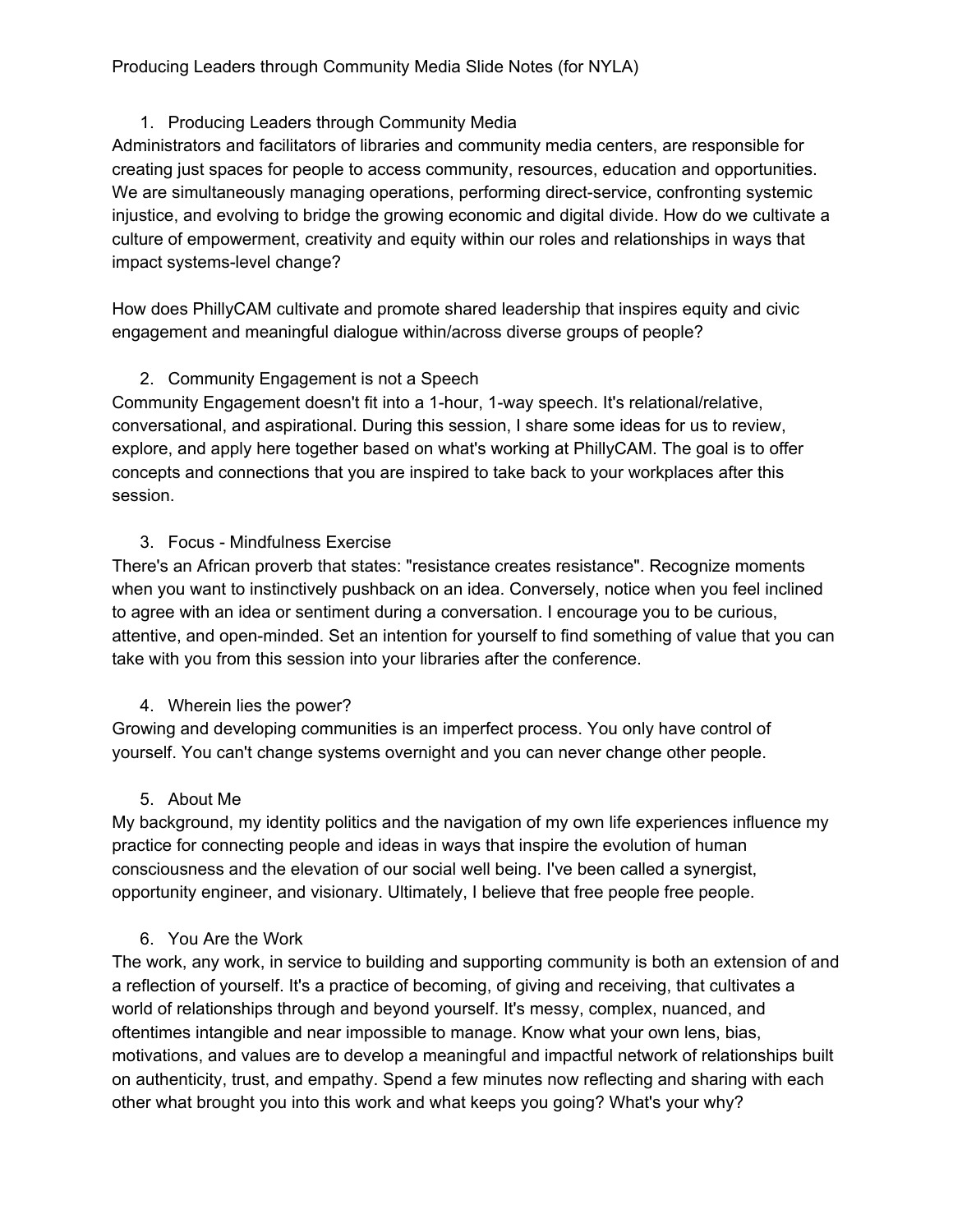Share out: What was that experience like? How did it feel to share/listen?

7. About Us PhillyCAM Info Session Video is hyperlinked

8. Quarterly Community Events PhillyCAM hosts 4 annual events to support member engagement throughout the year. Members are encouraged to participate in the planning process and volunteer during the event. March = Annual Member Meeting August = Summer BBQ October = Cammy Awards December = End of Year Holiday Party (*pictured*)

9. Organizational Memberships and Partnerships Philadelphia Defender Association - Participatory Defense Hubs and Socio Bios - Train the Trainer classes for Hub Coordinators

- Production Services for intro video

# 10. Connecting, Convening, Amplifying Youth Voices

Organized a city-wide showcase event and mobilizing platform for over a dozen organizations that support/train youth media artists and youth activists. Select organizations, based on their programs and initiatives that cultivate youth leadership and youth agency around social impact goals, were invited to conceptualize, plan, execute, and host this one of a kind engagement event at a local theater venue.

### 11. External Partnerships

We connect and convene with emerging and leading artists, teachers, leaders and technologists on various projects. For example, we see our annual involvement in Philly Tech Week as a way to democratize media and technology by increasing and broadening accessibility to immersive or emerging storytelling tools.

### 12. Always be Learning

Education and training sit at the center of all we do. Developing and transferring skills precedes all of our produced and distributed content. We recruit youth for classes and special projects, interns and co-ops from local colleges and universities, and train and hire our own members to help produce on in-house and external PhillyCAM programs.

### 13. Producers' Retreat

Our member producers in both TV and Radio attend annual full-day retreats, respectively, to increase skills and understanding of member resources, network and strengthen relationships, share feedback with staff, and co-facilitate interactives and breakouts.